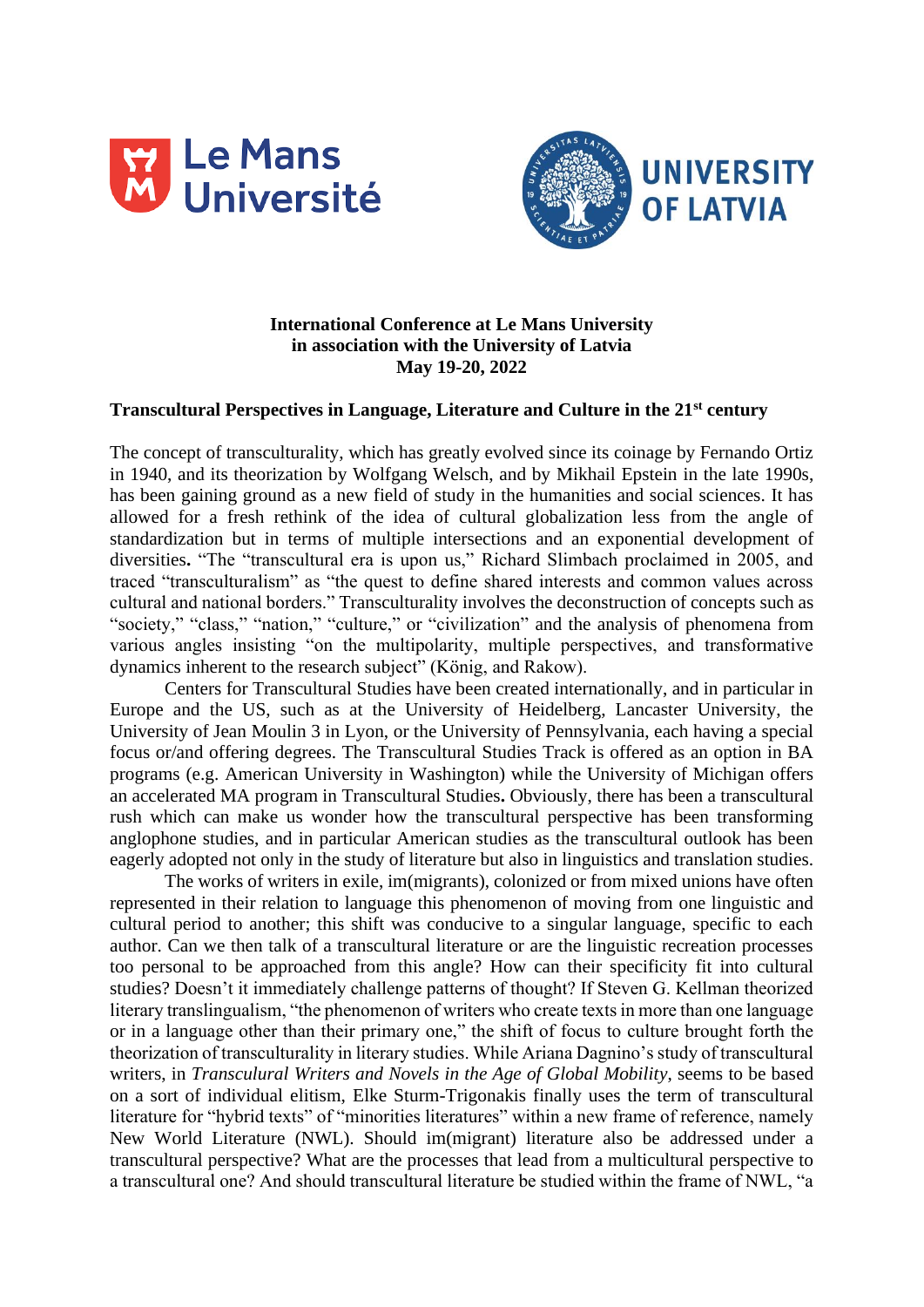separate subsystem within the superordinate literary system, Literatures of the World"? What are the characteristics of transcultural literature? To what extent should it be differentiated from the translingual literature? What is the impact of translingual/transcultural literature on society? Does the "postmonolingual condition" (Yildiz), with its emphasis on the creative interaction between languages, and transcultural literature involve a clean break from the paradigmatic dichotomies of the North and the South," "the West and the rest" or "the colonized and the colonizers"? What theoretical framework does the teaching of transcultural literature make necessary?

 Not only in literary studies but also in translation studies the transcultural turn seems to be the successor of the cultural turn that gained recognition in the 1990s and raises several questions, and in particular the transcultural expertise of a translator. In linguistics, transculturality was adopted and a transcultural communication perspective was associated with English as a lingual franca (ELF) research. Moreover, transcultural communication, as noted by Andeas Hepp, "is part of a continuing academic discussion of globalization and mediatization. We could also address such issues as the role of linguistics in the study of transcultural communication.

 This two-day conference, which explores transculturality with a special focus on the US, in two languages, English and French, invites papers on topics related but not limited to:

Genealogies of transculturality and Transcultural Studies Transculturality and transnationalism Transcultural theory Translingual/transcultural literature Transcultural literature and book industry Transculturality and translation Transcultural communication

We accept proposals for panels (3-4 speakers) or individual 20-min papers.

300-word abstracts, accompanied by a 100-word biographical note, should be sent as email attachments to

Aristi Trendel [Aristie.Trendel@univ-lemans.fr](mailto:Aristie.Trendel@univ-lemans.fr) Indra Karapetjana [indra.karapetjana@lu.lv](mailto:indra.karapetjana@lu.lv) François Thirion [francois.thirion@univ-lemans.fr](mailto:francois.thirion@univ-lemans.fr)

All the papers with positive reviews will be published in the conference proceedings.

Abstract submissions deadline: 15 November, 2021 Notification of abstract acceptance: by 17 December, 2021 Conference venue: Le Mans University, France Conference date : May 19-20, 2022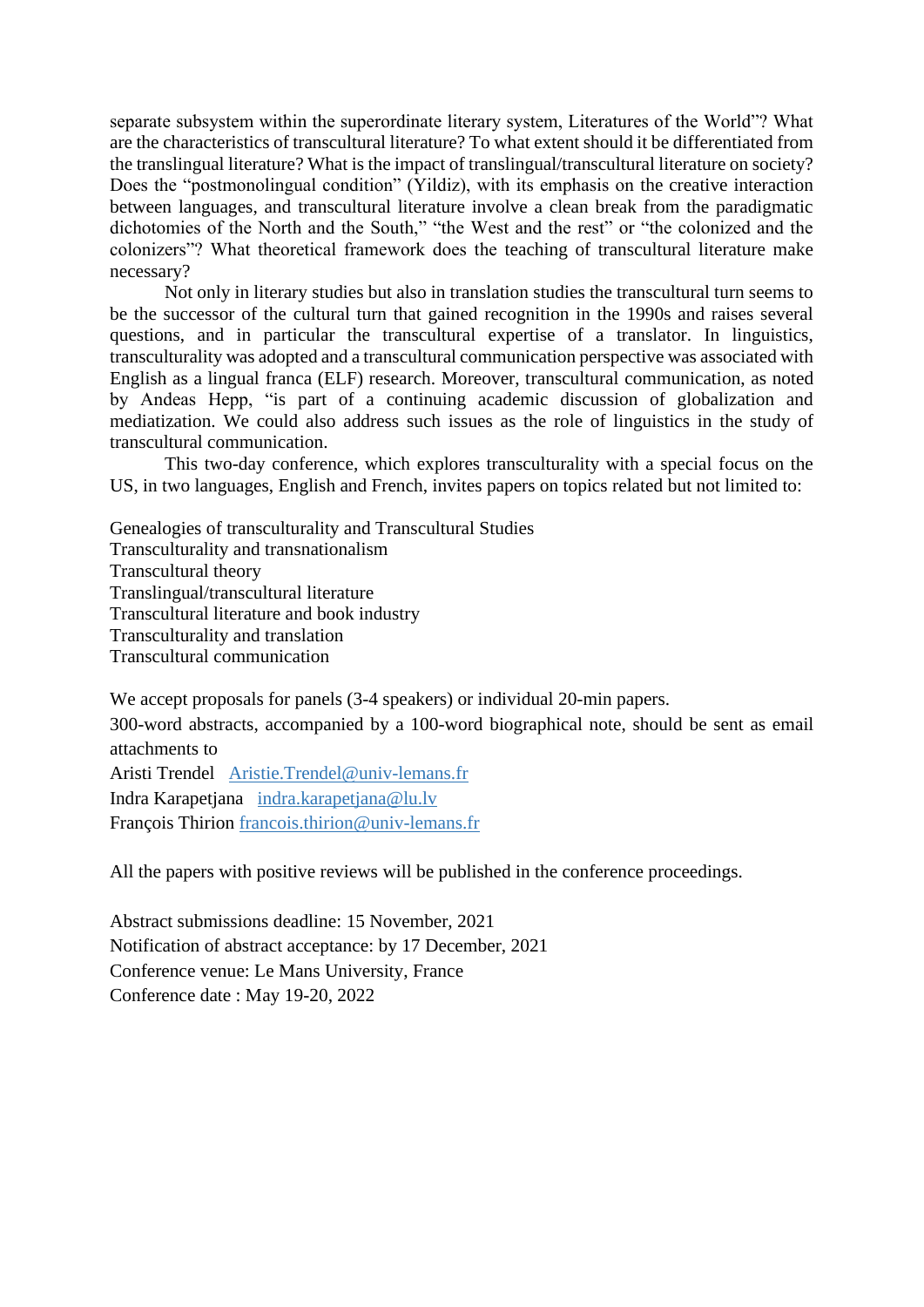### **APPEL A COMMUNICATIONS Colloque international au Mans Université en association avec l'Université de Lettonie**

### **19-20 mai 2022**

### **Perspectives transculturelles en langue, littérature et culture au XXIe siècle**

Le concept de transculturalité, qui a beaucoup évolué depuis sa création par Fernando Ortiz en 1940, et sa théorisation par Wolfgang Welsch, puis Mikhail Epstein à la fin des années 1990, s'est progressivement imposé comme un nouveau champ d'études dans les sciences humaines et sociales. Il permet en effet de repenser à nouveaux frais l'idée de mondialisation culturelle, moins sous l'angle de l'uniformisation que, au contraire, des croisements multiples et d'un développement exponentiel des diversités. « L'ère transculturelle est à nos portes », a proclamé Richard Slimbach en 2005, alors qu'il définissait le « transculturalisme » comme une « quête pour définir des intérêts partagés et des valeurs communes au-delà des frontières culturelles et nationales ». La transculturalité implique la déconstruction de concepts tels que « société », « classe », « nation », « culture » ou « civilisation » et l'analyse des phénomènes sous divers angles insistant « sur la multipolarité, les perspectives multiples et les dynamiques transformatrices inhérentes au sujet de recherche » (König et Rakow).

Des centres d'études transculturelles ont été créés à l'échelle internationale, et notamment en Europe et aux États-Unis, comme à l'Université de Heidelberg, à l'Université de Lancaster, à l'Université Jean Moulin Lyon 3 ou à l'Université de Pennsylvanie, chacun ayant une orientation particulière et/ou offrant des diplômes. La filière d'études transculturelles est proposée en option dans les programmes de licence (par exemple, à l'Université américaine de Washington), tandis que l'Université du Michigan propose un programme de Master accéléré en études transculturelles. Cette montée en puissance de la transculturalité nous incite à nous demander comment la perspective transculturelle a transformé les études anglophones et en particulier, les études américaines car cette perspective a été adoptée avec empressement non seulement dans l'étude de la littérature mais aussi en linguistique et traductologie.

Les œuvres des écrivains exilés, (im)migrants, colonisés ou issus d'unions mixtes, ont souvent incarné, dans leur rapport à la langue, ce phénomène de passerelles d'une ère culturelle et linguistique à une autre – propice à l'élaboration d'une langue absolument singulière, expression neuve et propre à chaque auteur. Peut-on, alors, parler d'une littérature transculturelle, ou les processus de recréation linguistiques sont-ils, eux-mêmes, trop personnels pour être abordés sous cet angle ? Comment leur spécificité peut-elle s'intégrer dans les *cultural studies* ? N'en défie-t-elle pas, d'emblée, les cadres de pensée ? Alors que Steven G. Kellman a théorisé le translinguisme littéraire, « le phénomène des écrivains qui créent des textes dans plus d'une langue ou dans une langue autre que leur langue principale », le changement d'orientation vers la culture a suscité la théorisation de la transculturalité dans les études littéraires. Tandis que l'étude d'Ariana Dagnino sur les écrivains transculturels, dans *Transculural Writers and Novels in the Age of Global Mobility*, semble reposer sur une sorte d'élitisme individuel, Elke Sturm-Trigonakis utilise finalement le terme de littérature transculturelle pour désigner les « textes hybrides » des « littératures des minorités » dans un nouveau cadre de référence, à savoir, la nouvelle littérature-monde (NWL). La littérature im(migrante) doit-elle également être abordée dans une perspective transculturelle ? Quels sont les processus qui mènent d'une perspective multiculturelle à une perspective transculturelle ? Et la littérature transculturelle doit-elle être étudiée dans le cadre de la nouvelle littératuremonde, « un sous-système distinct au sein du système littéraire supérieur, littérature-monde » ?